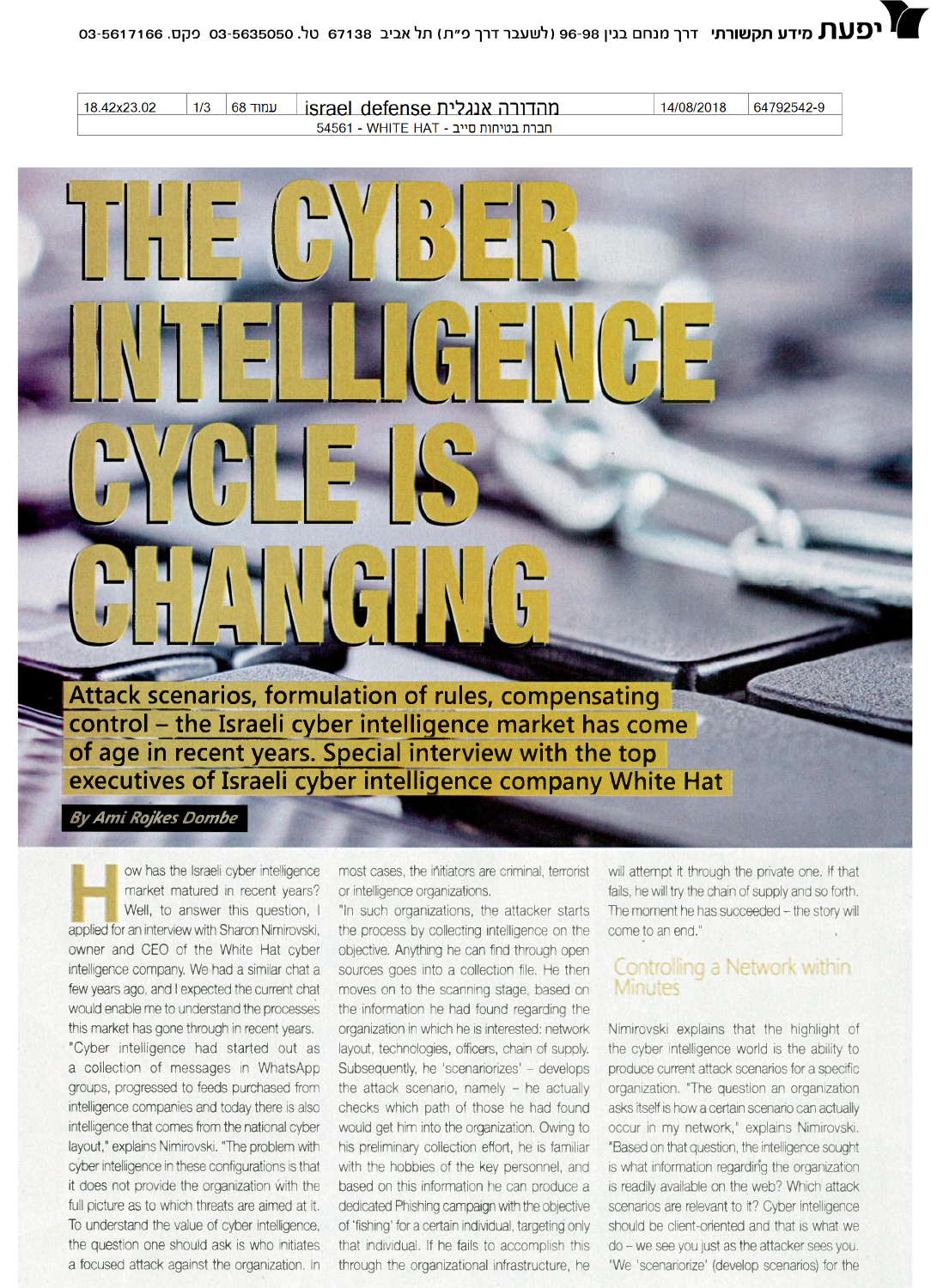64792544-1 14/08/2018

**עמוד 69** 17.85x23.19  $2/3$ israel defense מהדורה אנגלית 54561 - WHITE HAT - חברת בטיחות סייב



client 24/7. If <sup>I</sup> managed to get to the Twitter password of a public company, <sup>I</sup> would be able to decrease the value of its stock. If <sup>I</sup> managed to get to the access details of the Linkedin accounts of the board of directors or the management - I would have practically decreased the value of that company's stock. That is the game today. The attacker can make a lot of money buying 'shorts' on the stock exchange. Until they have adjusted the stock value, he had already made his profit. This is not an intelligence feed where the client has to ask himself what he should do with it, but reliable information - to the maximum extent possible -regarding the actual risk he is facing in cyberspace.

"VVe also develop usability scenarios for existing weaknesses and established attack methods. The objective, in this case, is to show the organization which weaknesses that had already become public knowledge

might damage his computer system. When an organization gives us the authorization, <sup>I</sup> will control their network within ten minutes, even if they had installed the recommended security products. In today's reality, technology does not stop focused attacks. Our clients invested a fortune in security products. Finance, insurance, government-we can go through anything, and that is not because we are such geniuses, but because we do what the attackers do. We regard the client as an objective through the scenario designer-exploiter cycle."

## Formulation of Rules & **Compensating Control**

The people at White Hat explain that they perform most of their work opposite the organization's Security Operations Center (SOC). Working within the scenario-exploitation cycle enables them to formulate rules that are

suitable for real-life attack scenarios. "We identify the loopholes, formulate rules and attempt to enter again," explains Nimirovski. "Conducting such tests on a regular basis significantly decreases the number of loopholes in the organization's security layout, through which an attacker may gain access.

"Our effort is made up of four teams. The intelligence team includes focused intelligence and trend intelligence: new attacks, new weaknesses, the latest from the trade conferences, the latest discussions in the forums. The findings go to the CTO and we use some of them to create a database of current ways to gain access into the organization. The database provides another team with the tools required in order to simulate attackers and examine the loopholes in the organizational security layout. We coordinate all our activities with the client. The objective is not to test the SOC, but rather to review the security layout.  $\bullet$